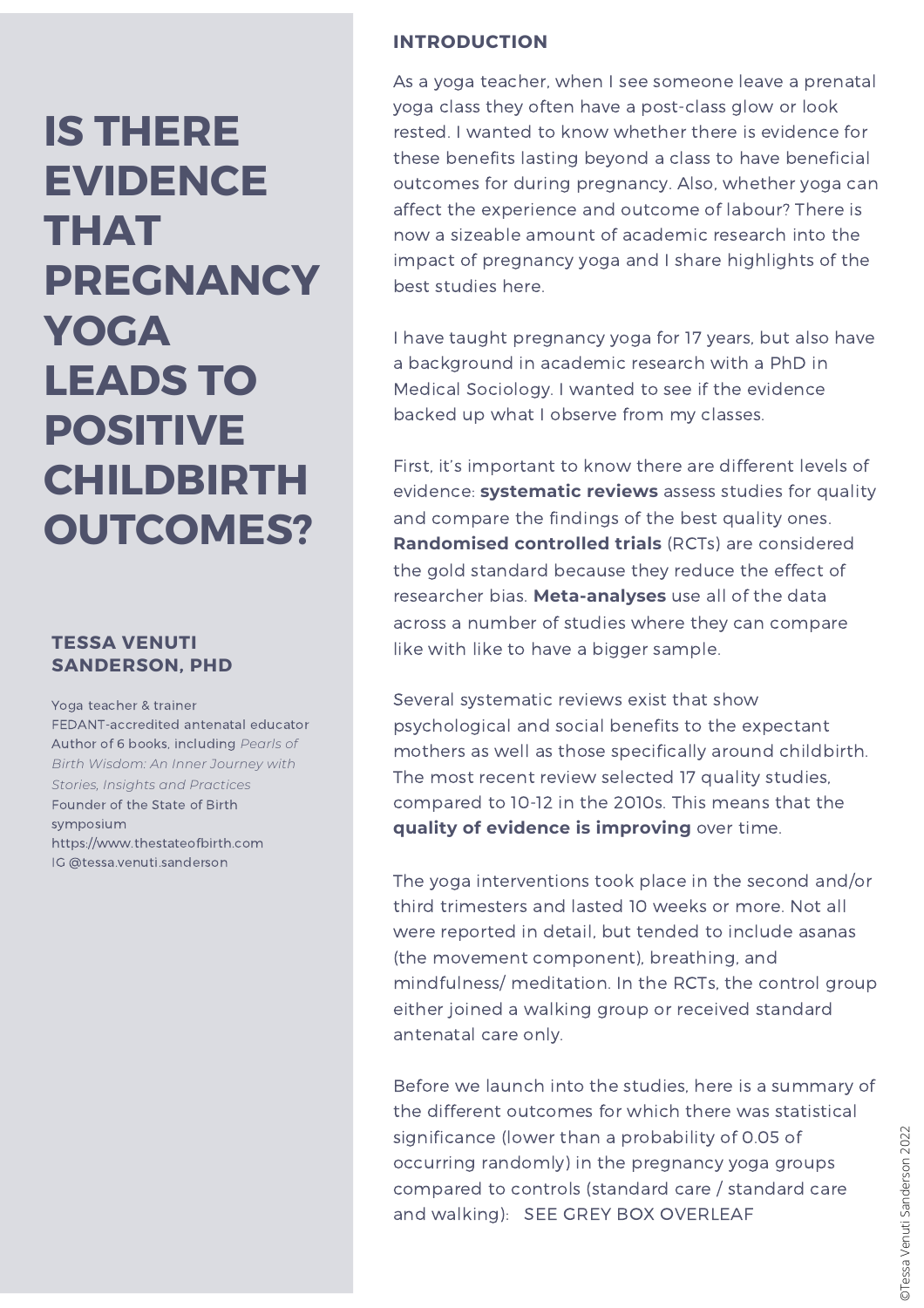## ALL REVIEWS REPORTED **NO INCREASED RISK TO FETUS.**

In the yoga groups compared to control groups there were:

# **CLINICAL**

Fewer preterm babies Less pregnancy induced [hypertension](https://www.sciencedirect.com/topics/medicine-and-dentistry/gestational-hypertension) (PIH) Less [pre-eclampsia](https://www.sciencedirect.com/topics/medicine-and-dentistry/pre-eclampsia) Less [gestational](https://www.sciencedirect.com/topics/medicine-and-dentistry/gestational-diabetes) diabetes (GDM) Less [intrauterine](https://www.sciencedirect.com/topics/medicine-and-dentistry/intrauterine-growth-retardation) growth restriction (IUGR) Fewer Small for Gestational Age (SGA) babies Better AGPAR scores Increased birth weight

# **PREGNANCY**

Improved sleep Fewer pregnancy discomforts (38-40 weeks) Lower depression scores Lower stress scores Lowers anxiety during class & over time Increased maternal confidence Higher self-efficacy Improved interpersonal relationships Decreased fear of childbirth

# **CHILDBIRTH**

Less induction of labour Shorter first, second and third stages Increased pain tolerance Less surgical & instrumental deliveries Lower rupture grade of episiotomy Decreased severe perineal trauma

#### **PRENATAL YOGA STUDIES (OR GO TO CONCLUDING THOUGHTS)**

I selected the following three diverse studies to share with you from a systematic review of the effectiveness of prenatal yoga (Rong et al. 2020). The authors concluded that yoga is an intervention that improves delivery outcomes and very importantly does not increase the **risk to fetus**, and is thus worth recommending to pregnant women.

In the Iranian study with 60 women, participants in the control group reported higher **pain intensity** compared to yoga group (twice a week, from 26 weeks) at 3-4 cm of dilatation ( $p = 0.01$ ) and at 2 h after the first and the second measurements (p = 0.000) (Jehdi et al. 2017) . Mothers in the yoga group required a decreased frequency of **labour induction** in comparison with control group (p = 0.008). In addition, **mode of delivery** of the intervention group resulted in a lower percentage of [caesarean](https://www.sciencedirect.com/topics/medicine-and-dentistry/cesarean-section) section than the control group (p = 0.002). Lastly, the intervention group experienced a shorter **duration of labour**, for both the second and third stages.

A meta-analysis of 6 quality studies on yoga and **maternal depression** during pregnancy found that those in the intervention groups had beneficial outcomes on mood with a decrease in depressive scores ( $P = 0.015$ ), however the authors noted that the studies included participants with mild depression only (Ng 2019).

In an Indian study focusing on **high-risk pregnancies** with 68 women, it was found that in the yoga group (receiving yoga three times a week) there were significantly fewer **pregnancy induced [hypertension](https://www.sciencedirect.com/topics/medicine-and-dentistry/gestational-hypertension)** (PIH), **[preeclampsia,](https://www.sciencedirect.com/topics/medicine-and-dentistry/pre-eclampsia) [gestational](https://www.sciencedirect.com/topics/medicine-and-dentistry/gestational-diabetes) diabetes** (GDM) and **[intrauterine](https://www.sciencedirect.com/topics/medicine-and-dentistry/intrauterine-growth-retardation) growth restriction** (IUGR) cases were observed (p = 0.018, 0.042, 0.049, 0.05 respectively) (Rakhshani et al. 2012). Significantly fewer **Small for [Gestational](https://www.sciencedirect.com/topics/medicine-and-dentistry/small-for-gestational-age) Age** (SGA) babies and newborns with low **APGAR scores** (p = 0.006) were born in the yoga group (p = 0.033). The control group had standard antenatal **EXECUTE:** ( $p = 0.008$ ) were born in the yoga group  $p = 0.033$ ). The control group had standard antenatal care plus walking.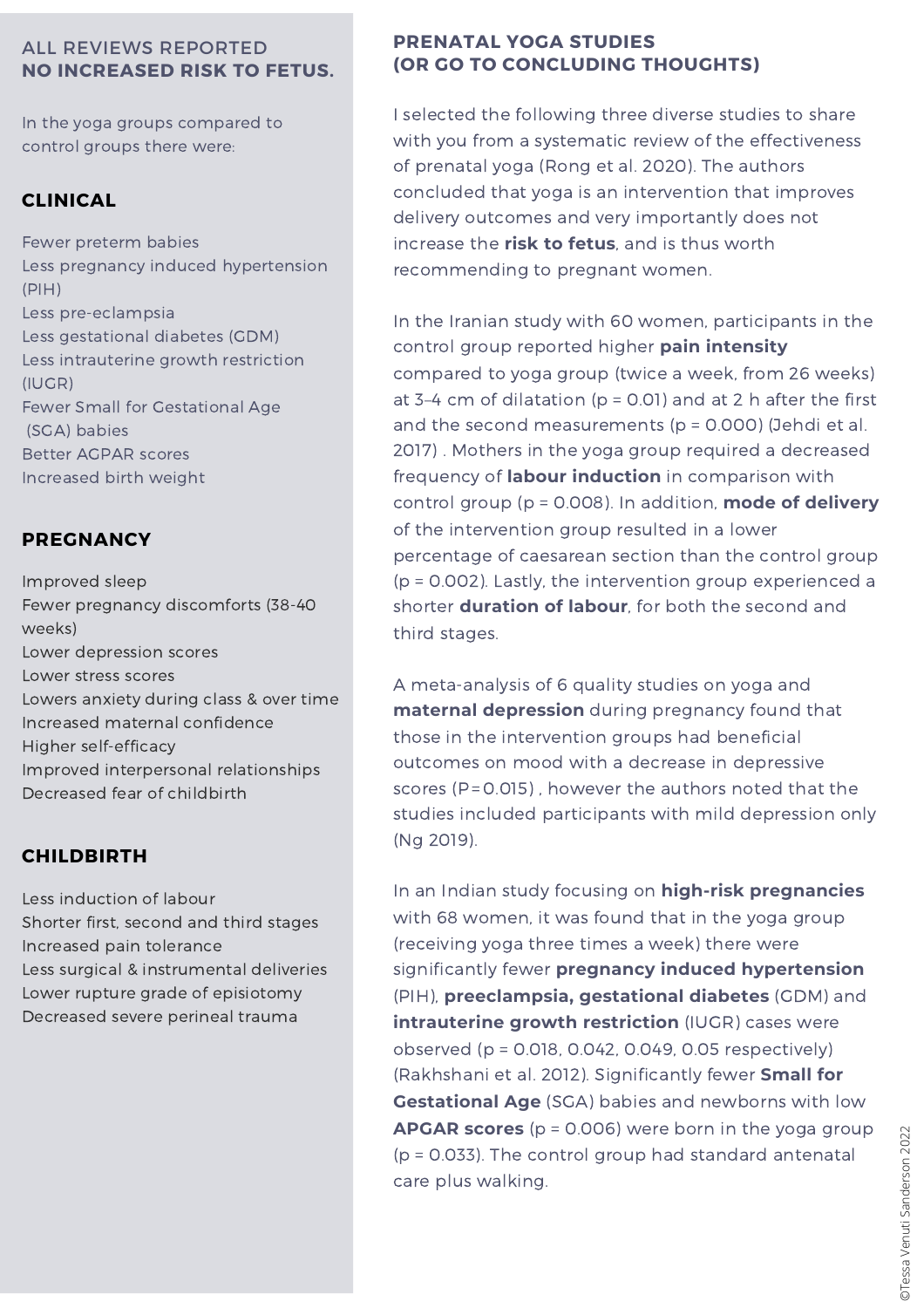"Shorter duration of labour and less labour pain"

"Perceived Stress Scale scores were significantly lower in the pregnancy yoga group"

"Significantly higher selfefficacy outcome expectancy in both the first and second stages of labour. "

"First and second stages of labour were significantly shorter in women who had received the yoga intervention. "

In a 2014 systematic review (Riley & Drake), all studies found that prenatal yoga provided significant benefits, and **no adverse effects** were reported. Significant findings from the randomized studies included an increase in infant **birth weight**, lower incidence of **pregnancy complications**, shorter **duration of labour**, and less **labour pain** among yoga practitioners.

Significant findings from the non-randomized and qualitative studies included decrease in **pain,** improved **quality of sleep**, increased **maternal confidence**, and improved **interpersonal relationships** among pregnant women who practiced yoga.

The following four studies are a part of another systematic review (Curtis et al. 2012). Satypriya et al. (2009) found that **Perceived Stress** Scale scores were significantly lower in the pregnancy yoga group compared to the controls and that those receiving the Deep Relaxation Technique (DPT) had a significantly beneficial effect on their **heart rate** compared to those practicing a Supine Position only (lying down for a rest). The authors suggested the DPT may be a more powerful modulator of the sympathetic nervous system or the "fight or flight" response than rest alone.

In another study, Sun et al. (2010) found that there was no difference between the groups in the **Discomforts of Pregnancy** Questionnaire until weeks 38-40 when the yoga group scored significantly more comfortably. However, those in the yoga group had significantly higher **self-efficacy** outcome expectancy in both the first and second stages of labour than the women in the control group, as measured by the Childbirth Self-Efficacy Inventory (CBSEI).

Chuntharapat et al. found that both self-reported and observed **labour pain** scores were significantly lower in the yoga intervention group than in the control group (standard antenatal care), although, not surprisingly, pain scores did increase over time in both groups. Results demonstrated that the first stage of labour and the total **duration of labour** were significantly shorter Fresults demonstrated that the first stage of labour and<br>the total **duration of labour** were significantly shorter<br>in women who had received the yoga intervention.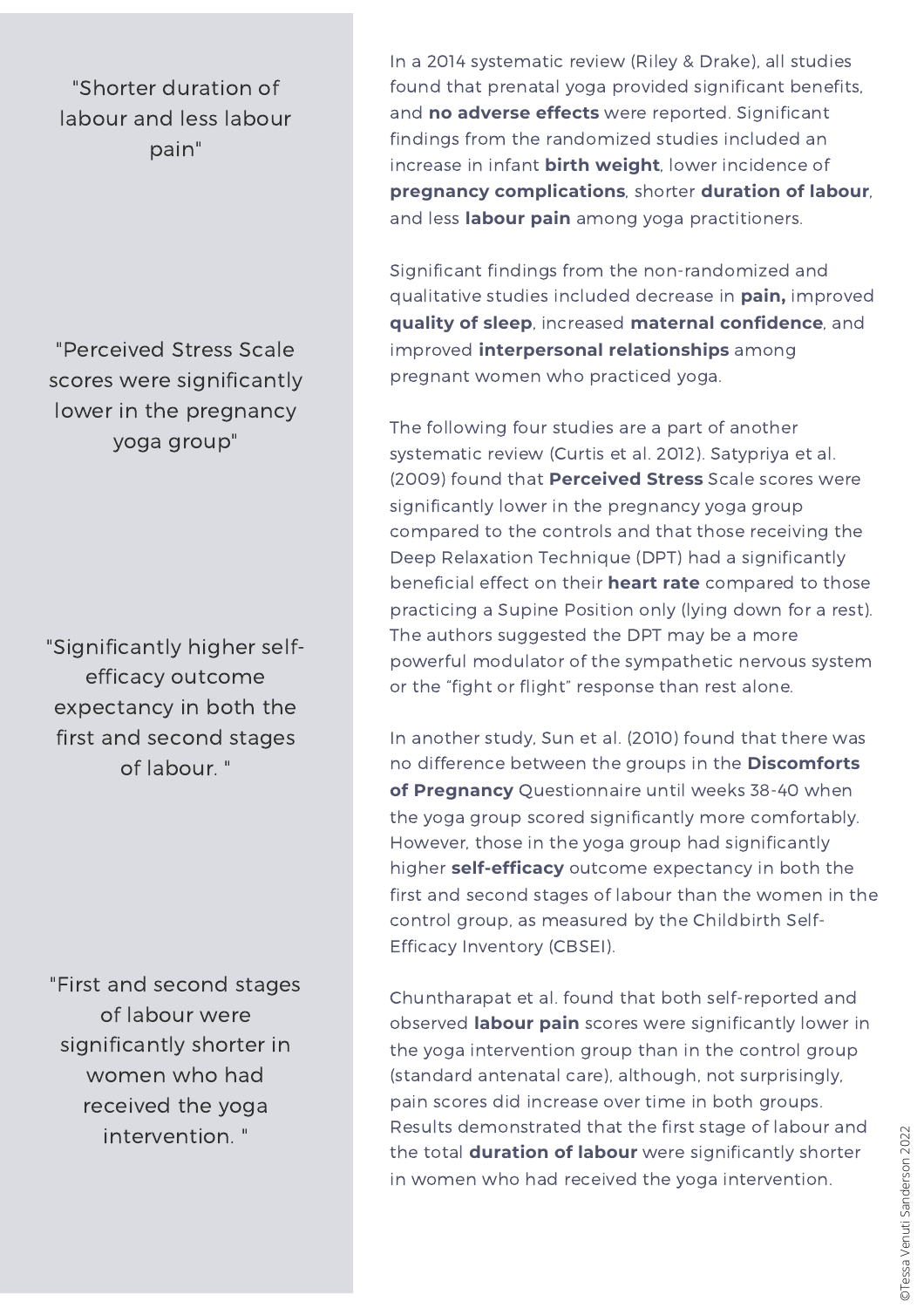"Preterm labour was significantly lower in the yoga group"

"51.7% of women in the yoga group and 82.6% of women in the control group required induction" (Iranian hospital)

"82.9% of women in the yoga group and 65.7% in the control group had a natural delivery "

Maternal anxiety was reduced after a single session, both on anxiety scales and in cortisol measurements, and remained lower at the final session.

In a controlled, but non-randomised study, the number of infants weighing over 2500 g was significantly greater for women who had participated in the yoga intervention; however, the mean **birth weight** of infants did not statistically differ between the two groups. In addition, the number of women who experienced **preterm labour** (i.e., before 37 weeks) was significantly lower in the yoga group (Narendran et al. 2005).

In a randomised clinical trial in Iran, 70 women were randomly assigned to hatha yoga (traditional yoga with asana, breathing and meditation) twice a week or standard antenatal care (Yekefallah et al. 2021). The results showed that yoga exercises had a significant effect on the rate of **induction of labour** in pregnant women in the yoga group (51.7% of the women in the yoga group and 82.6% of the women in the control group requiring induction). Pregnancy yoga exercises had a significant effect on the variable of **preterm delivery** outcome in the yoga group (0% of the subjects in the yoga group and 11.4% in the control group had preterm labor and delivery before the 37th week of pregnancy).

The results showed that 82.9% of the women in the yoga group and 65.7% in the control group had a **natural delivery** and the rest underwent **emergency caesarean** (Yekefallah et al. 2021). There was a significant difference in the **rupture grade of episiotomy** (55.2% of the women in the yoga group did not have a rupture and 44.8% had a first-grade rupture, while, in the control group, 43.5% had a first-grade rupture, 47.8% had a second-grade rupture, and 8.7% had a third-grade rupture).

In a UK study with 59 pregnant women assessed an 8 week yoga programme for the affects on **maternal anxiety** during pregnancy compared to treatment as usual (Newham et al. 2014). A single session of yoga reduced both subjective and physiological measures of state anxiety (on anxiety scales and cortisol measurements) and this class-induced reduction in anxiety remained at the final session of the intervention.  $\frac{28}{60}$ <br>anxiety remained at the final session of the intervention.  $\frac{28}{60}$ <br> $\frac{28}{60}$ <br> $\frac{28}{60}$ <br> $\frac{28}{60}$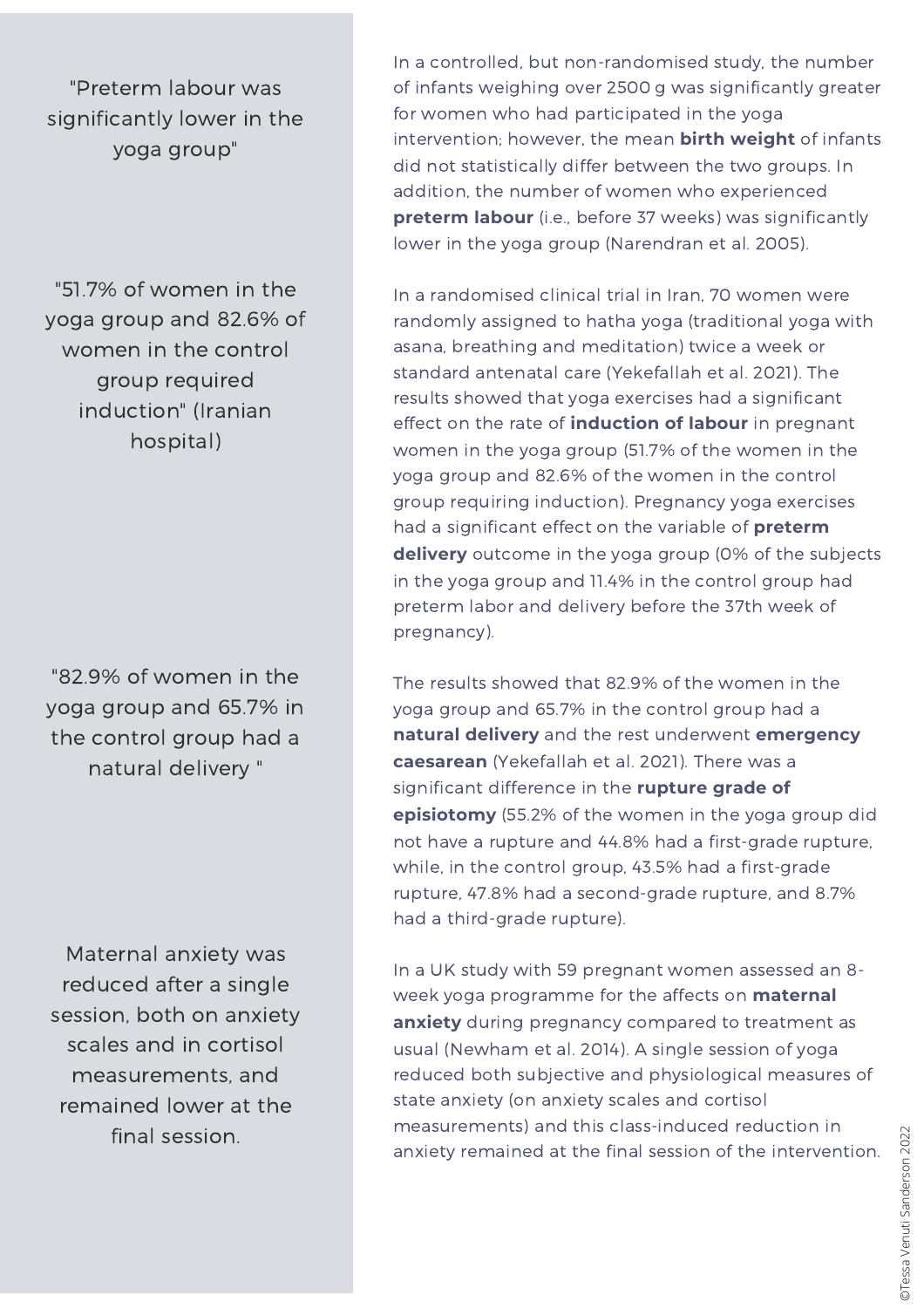"Mindfulness correlates with decreased fear of childbirth and reduced symptoms of anxiety and depression"

"Simple mindfulness practices could be integrated into antenatal education."

Mindfulness-based childbirth education showed increased childbirth self-efficacy and decreased fear of childbirth.

"Using techniques and positions that increase pelvic dimensions by releasing tense muscles can make more room for baby to rotate and descend."

#### **MINDFULNESS STUDIES**

A literature review of 12 combined mindfulness and yoga studies found that increased mindfulness correlates with decreased **fear of childbirth**; reduced **symptoms of anxiety and depression**; and **supportive group settings** found to be beneficial by pregnant women (Van der Riet 2019). Pregnancy yoga classes often have a social element with time to express how each person is feeling or to talk over tea.

.A systematic review of mindfulness interventions found that they all the studies included had improved **maternal psychosocial outcomes**, and encouraged the practice of [mindfulness](https://www.sciencedirect.com/topics/nursing-and-health-professions/puerperium) during the postpartum period (Shorey et al. 2019). It was suggested that simple mindfulness practices could be integrated into antenatal education, rather than needing a specific mindfulness intervention.

A mindfulness-based childbirth education pilot in Australia was typical of the type of study included and found that statistically significant improvements and large effect sizes were observed for **childbirth selfefficacy** and **fear of childbirth** (Byrne et al. 2014). Improvements in **depression**, mindfulness, and **birth outcome expectations** were underpowered, but this may be due to the sample size of 12 participants who completed all of the assessments.

Many pregnancy yoga classes incorporate mindfulness into the way that asanas (postures) and movements are taught and/or have a meditation component.

#### **BIOMECHANICS FOR BIRTH TECHNIQUES AND EFFECT OF LABOUR POSITIONS**

Biomechanics training has increased among perinatal professionals and a UK trainer recommends 'regular walking, use of the birth ball and suggests physical interventions, such as using techniques and positions that increase pelvic dimensions by releasing tense muscles can make more room for the baby to rotate and descend' (O'Brien 2020). Yoga postures have such an effect on the pelvic dimensions, for example on the psoas muscle that can shorten as a result of a sedentary lifestyle. and descend' (O'Brien 2020). Yoga postures have such<br>an effect on the pelvic dimensions, for example on the<br>psoas muscle that can shorten as a result of a sedentary<br>lifestyle.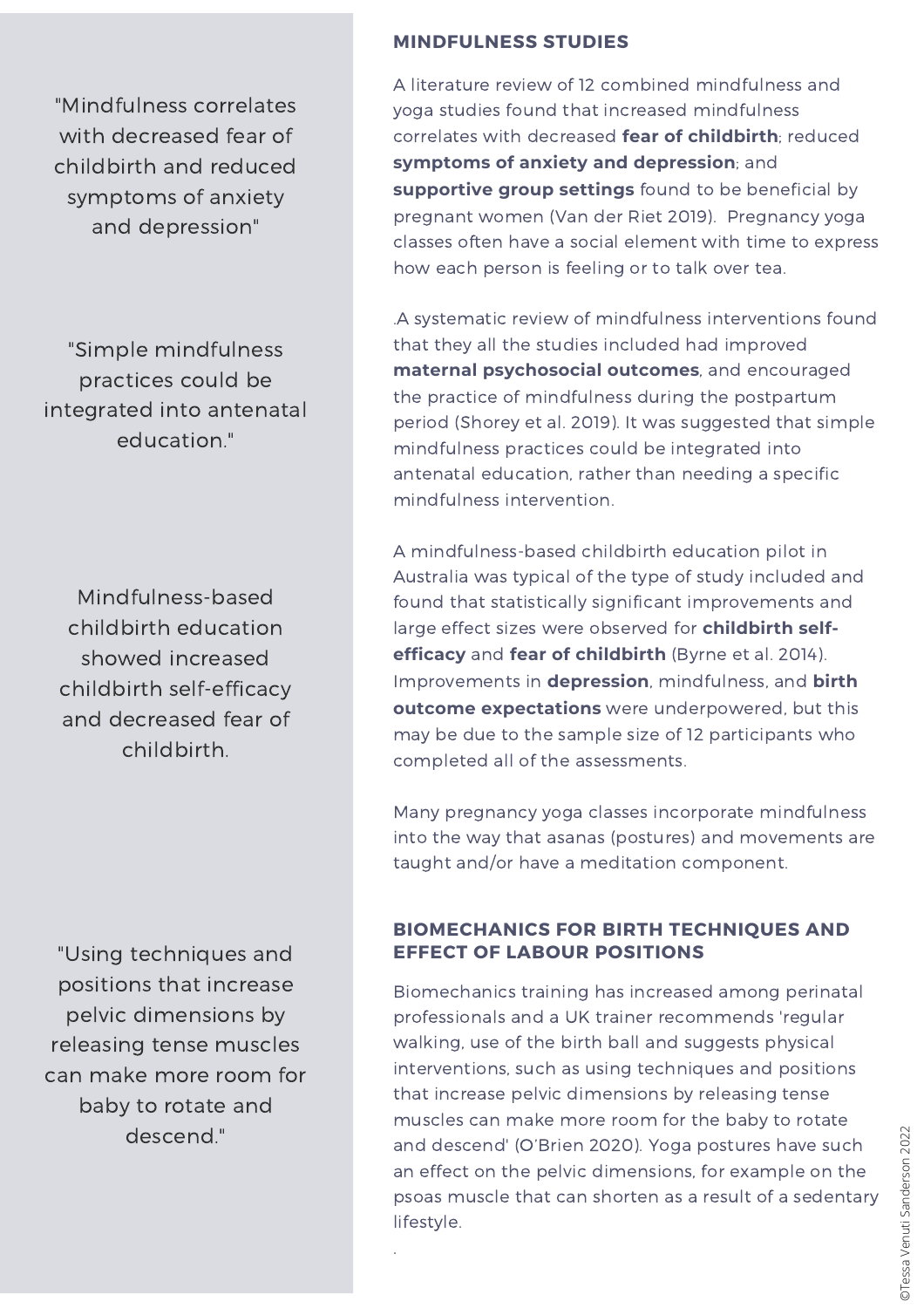Flexible sacrum positions improve mode of delivery, episiotomy, severe perineal trauma, pain and shorten active pushing.

More studies need to be conducted with clear descriptions of the flexible sacrum positions used by women

## **RECOMMENDATION 1**

Pregnancy yoga classes should include asanas (postures), breathing techniques and mindfulness/ meditation in order to replicate the studies and get the full benefit.

## **RECOMMENDATION 2**

To obtain the same benefits, women are advised to practice yoga at least twice a week (with at least one session with a teacher)

A systematic review and meta-analysis of 16 quality studies (3397 women) found that **flexible sacrum positions** (such as side-lying/ 'lateral', all fours or kneeling) in the second stage of labour could reduce the **incidence of operative delivery**, **instrumental vaginal delivery**, **caesarean section**, **episiotomy**, severe **perineal trauma**, severe **pain** and shorten the **duration of active pushing** phase in the second stage of labour (Zhang et al. 2020). However, flexible sacrum positions may increase the incidence of mild **perineal trauma**. There was no significant difference in the **duration of the second stage** of labour and **maternal satisfaction**. During pregnancy yoga, participants do not lie on their back and practice postures that include the flexible sacrum positions used in these studies.

However, another systematic review and meta-analysis focused on **duration of second stage** of labour found that it was reduced in the groups using flexible sacrum positions (Berta et al.2019). The authors commented on the heterogeneity of length of second stage and I suggest that there are other factors that could be affecting this outcome such as the range of positions used and environment (obstetrics unit, midwife-led unit. homebirths).

An interview study with Swedish midwives found that using Spinning Babies techniques, which include biomechanics and flexible sacrum positions, reported positive childbirth outcomes, but no English translation is available of the details (Sirviö & Ohlsson 2021).

## **CONCLUDING THOUGHTS**

A large range of statistically significant outcomes have been reported from prenatal yoga for both during pregnancy and childbirth, including biological, psychological and social effects. Generally, the yoga interventions have included movement, breathing techniques and meditation, and lasted for 10 weeks or more. They have ranged from one session per week to two or three.

While many pregnancy yoga clients come for 10 weeks or more, they often attend one class a week. Therefore, practicing yoga at home would be strongly advised to achieve the benefits described in these studies and many pregnancy yoga teachers offer videos of practices that they have shared in class.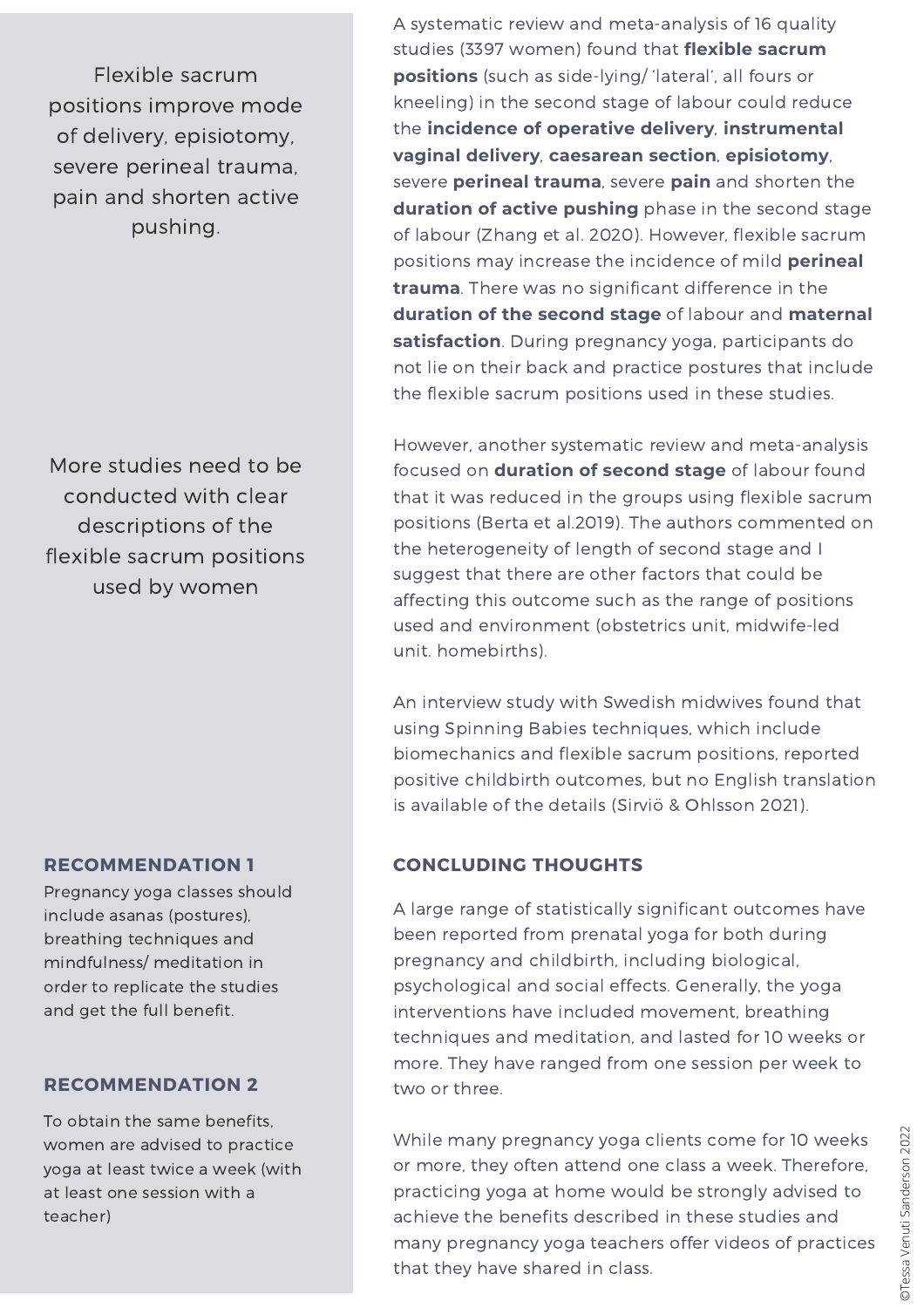#### **RECOMMENDATION 3**

To obtain the psychological and social benefits, seek a class that has a social component to it such as checking in or a regular tea.

#### **RECOMMENDATION 4**

When looking for a pregnancy yoga class, look for the teacher's qualifications with a known organisation (BWY, Birthlight, FEDANT-accredited teachers are a few). Ask about their experience and what is included in a class.

#### **RECOMMENDATION 5**

Ask whether the pregnancy yoga teacher is trained in biomechanics for birth or Spinning Babies techniques. This is not essential, but teaching why flexible sacrum positions support labour is ideal. The social nature of classes is also important, with two studies measuring the impact of the social effect specifically.

You may have noticed from the authors' names that many of the studies in the 2010s have been conducted in Asian countries where there may be biological and cultural influences on the study results. More recent studies are across a diverse range of countries and the same trend for no negative effect on the unborn baby and benefits for pregnancy and childbirth persist.

None of the articles I read talked about how having regular yoga sessions as an intervention provides consistency of care and may have been a factor in the beneficial outcomes. As well as the attention of the yoga teacher, the participants would have contact with the research staff.

There is strong evidence for the role and importance of consistency of care through pregnancy (Hildingsson et al 2002) and although a yoga teacher cannot give clinical care, they are often able to signpost to different resources and services within their community.

For those wanting to recommend pregnancy yoga to those in their care, there are some considerations: a fully qualified and insured pregnancy yoga teacher, ideally trained in mindfulness and biomechanics for birth. Those with mild to moderate pelvic pain should be given modifications so they can continue to benefit from the yoga sessions.

Pregnant women should be made to feel comfortable to ask about the teacher's training and experience, and what is included in a session (as well as asanas, breathing, deep relaxation, mindfulness, understanding of biomechanics, antenatal education).

We know that being able to practice flexible sacrum positions during pregnancy supports women to use them during labour in contrast to only seeing photos of other people in different labour and birth positions (Reading MVP 2021).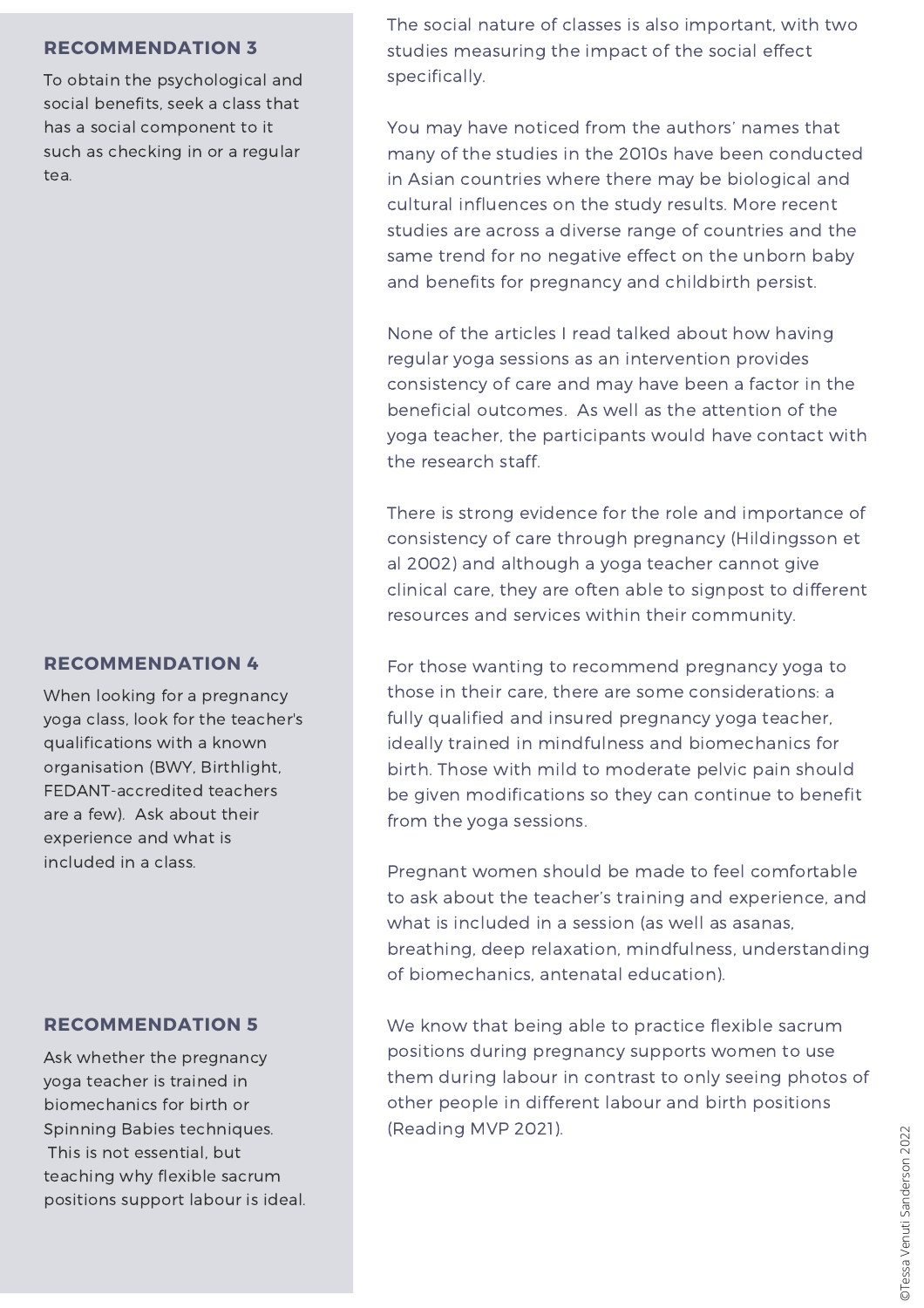#### **RECOMMENDATION 6**

In antenatal education, ask participants to try out flexible sacrum positions and signpost to pregnancy yoga classes. Trying and practicing positions may support women to feel more able to and more comfotable to use them during labour.

## **RECOMMENDATION 7**

Set up induction and epidurals so that women are able to move into or be supported in flexible sacrum positions. Support this with information on the wards and in rooms about the benefits of flexible sacrum positions.

## **RESOURCE**

On Tessa's YouTube channel video on **Preparation for Labour Yoga Sequence: Based on Biomechanics for Birth & Pelvis Balancing (20 mins)** https://youtu.be/F6WTxRxFTlA

Neuroscience shows us how reading books is not enough to change our behaviour as we are neurologically disposed to certain emotionally linked behaviours and when we move it is more likely that we can change our response to stimuli and change our behaviour (Ref 22).

Obviously, the positions women have practiced will only have a beneficial effect if they're are enabled to use them during labour, including induction and mobile mix epidurals.

There is strong research evidence from RCTs and metaanalyses showing that there are **many benefits from taking part in pregnancy yoga** and **no risk to the unborn baby**. Many articles concluded that pregnancy yoga is a low-cost and safe intervention.

## **REFERENCES**

1.L. Rong, L. Dai, Y. Ouyang, The effectiveness of prenatal yoga on delivery outcomes: A meta-analysis. Complementary Therapies in Clinical Practice, 39, 2020. https://doi.org/10.1016/j.ctcp.2020.101157. 2. F. Jahdi, F. Sheikhan, H. Haghani, B. Sharifi, A. Ghaseminejad, M. Khodarahmian, N. Rouhana. Yoga during pregnancy: The effects on labor pain and delivery outcomes (A randomized controlled trial). Complementary Therapies in Clinical Practice, 27, pp 1-4, 2017. [https://doi.org/10.1016/j.ctcp.2016.12.002.](https://doi.org/10.1016/j.ctcp.2016.12.002) 3. Q. Ng, N. Venkatanarayanan, W. Loke et al. A metaanalysis of the effectiveness of yoga-based interventions for maternal depression during pregnancy. Complementary Therapies in Clinical Practice. 34, pp 8- 12, 2019. https://doi.org/10.1016/j.ctcp.2018.10.016. 4. A. Rakhshani, R. Nagarathna, R. Mhaskar, A. Mhaskar, A. Thomas, S. Gunasheela. The effects of yoga in prevention of pregnancy complications in high-risk pregnancies: A randomized controlled trial. Preventive Medicine. 55(4), pp 333-340. 2012. <https://doi.org/10.1016/j.ypmed.2012.07.020>. 5. K. Curtis, A. Weinrib, J. Katz. Systematic Review of Yoga for Pregnant Women: Current Status and Future Directions. Evidence-based Complementary and Alternative Medicine. 2012. Article ID 715942. <https://doi.org/10.1155/2012/715942> 6. K. Riley & E. Drake. The Effects of Prenatal Yoga on Birth Outcomes: A Systematic Review of the Literature. Journal of Prenatal & Perinatal Psychology & Health. 28(1), pp3-19, 2013.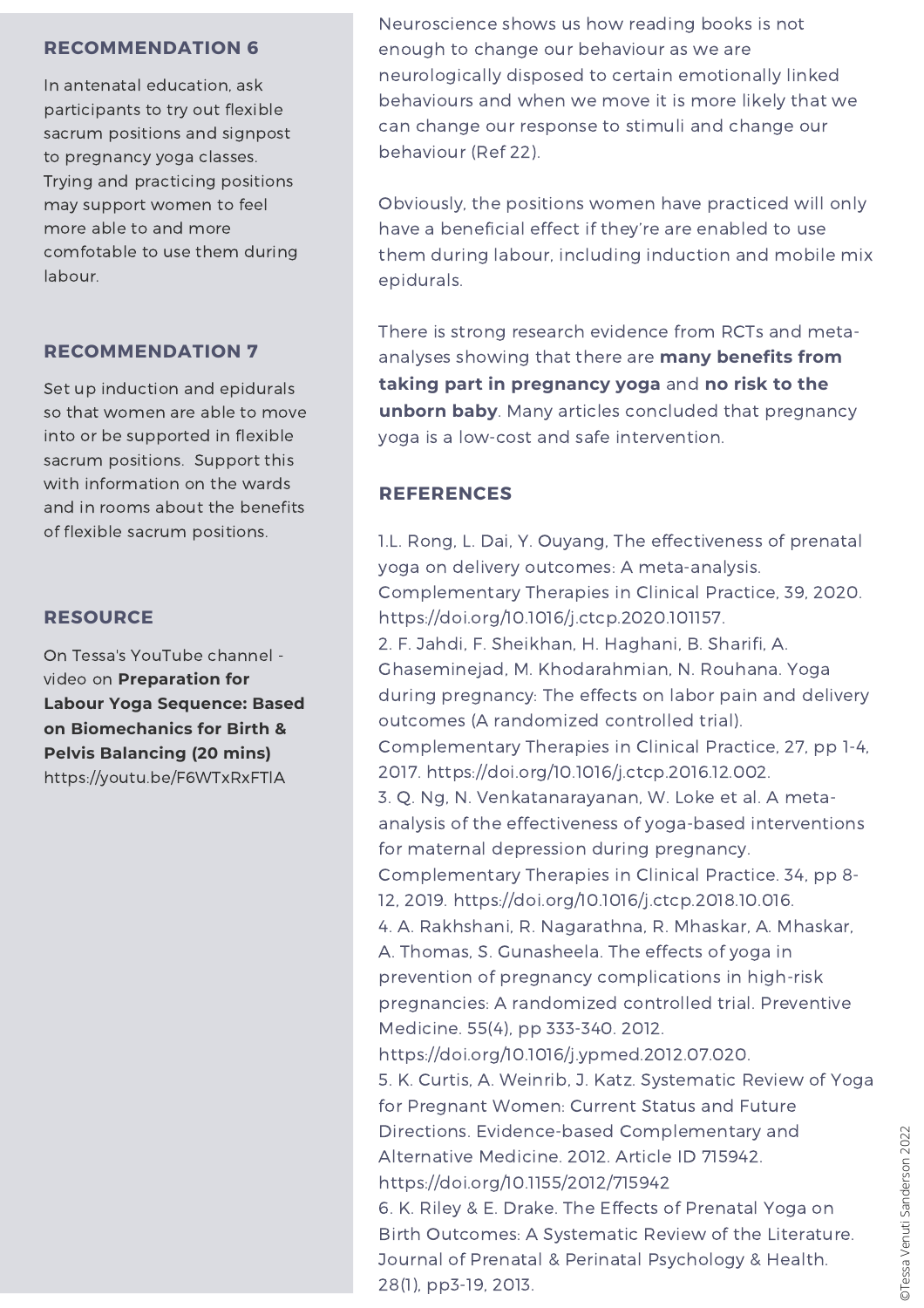7. M. Satyapriya, H. R. Nagendra, R. Nagarathna, and V. Padmalatha, "Effect of integrated yoga on stress and heart rate variability in pregnant women," International Journal of Gynecology and Obstetrics, vol. 104, no. 3, pp. 218–222, 2009.

8 Y. C. Sun, Y. C. Hung, Y. Chang, and S. C. Kuo, "Effects of a prenatal yoga programme on the discomforts of pregnancy and maternal childbirth self-efficacy in Taiwan," Midwifery, vol. 26, no. 6, pp. e31–e36, 2010. 9. S. Chuntharapat, W. Petpichetchian, and U. Hatthakit, "Yoga during pregnancy: effects on maternal comfort, labor pain and birth outcomes," Complementary Therapies in Clinical Practice, vol. 14, no. 2, pp. 105–115, 2008.

10. S. Narendran, R. Nagarathna, V. Narendran, S. Gunasheela, and H. Rama Rao Nagendra, "Efficacy of yoga on pregnancy outcome," Journal of Alternative and Complementary Medicine, vol. 11, no. 2, pp. 237–244, 2005.

11. Yekefallah, L., Namdar, P., Dehghankar, L. et al. The effect of yoga on the delivery and neonatal outcomes in nulliparous pregnant women in Iran: a clinical trial study. BMC Pregnancy Childbirth 21(351), 2021.

https://doi.org/10.1186/s12884-021-03794-6

12. J. Newham, A. Wittkowski, J. Hurley, J. Aplin. Effects of antenatal yoga on maternal anxiety and depression: a randomized controlled trial. Depression and Anxiety. 31(8), pp 631-40. <https://doi.org/10.1002/da.22268>

13. Van der Riet, L. Francis, A. Rees. Exploring the impacts of mindfulness and yoga upon childbirth outcomes and maternal health: an integrative review. Scandinavian Journal of Caring Sciences. 34(3) pp 552-5. 2019. <https://doi.org/10.1111/scs.12762>

14. J. Byrne et al. Effectiveness of a Mindfulness-Based Childbirth Education Pilot Study on Maternal Self-Efficacy and Fear of Childbirth. Journal of Midwifery and Maternal Health. [59](https://onlinelibrary.wiley.com/toc/15422011/2014/59/2) (2), pp 192-7, 2014.

15. S. Shorey, L. Ang, C. Chee. A systematic mixed-studies review on mindfulness-based childbirth education programs and maternal outcomes. Nursing Outlook. 67 (6), pp 696-706, 2019.

<https://doi.org/10.1016/j.outlook.2019.05.004>

16. M. O'Brien. Understanding biomechanics in the birth process. Midwifery Matters. 167, pp6. 202

17. Y. Zang, H. Lu, Y. Zhao et al. Effects of flexible sacrum positions during the second stage of labour on maternal and neonatal outcomes: A systematic review and metaanalysis. Journal of Clinical Nursing. 29 (17-18) pp. 3154- 3169. <https://doi.org/10.1111/jocn.15376>